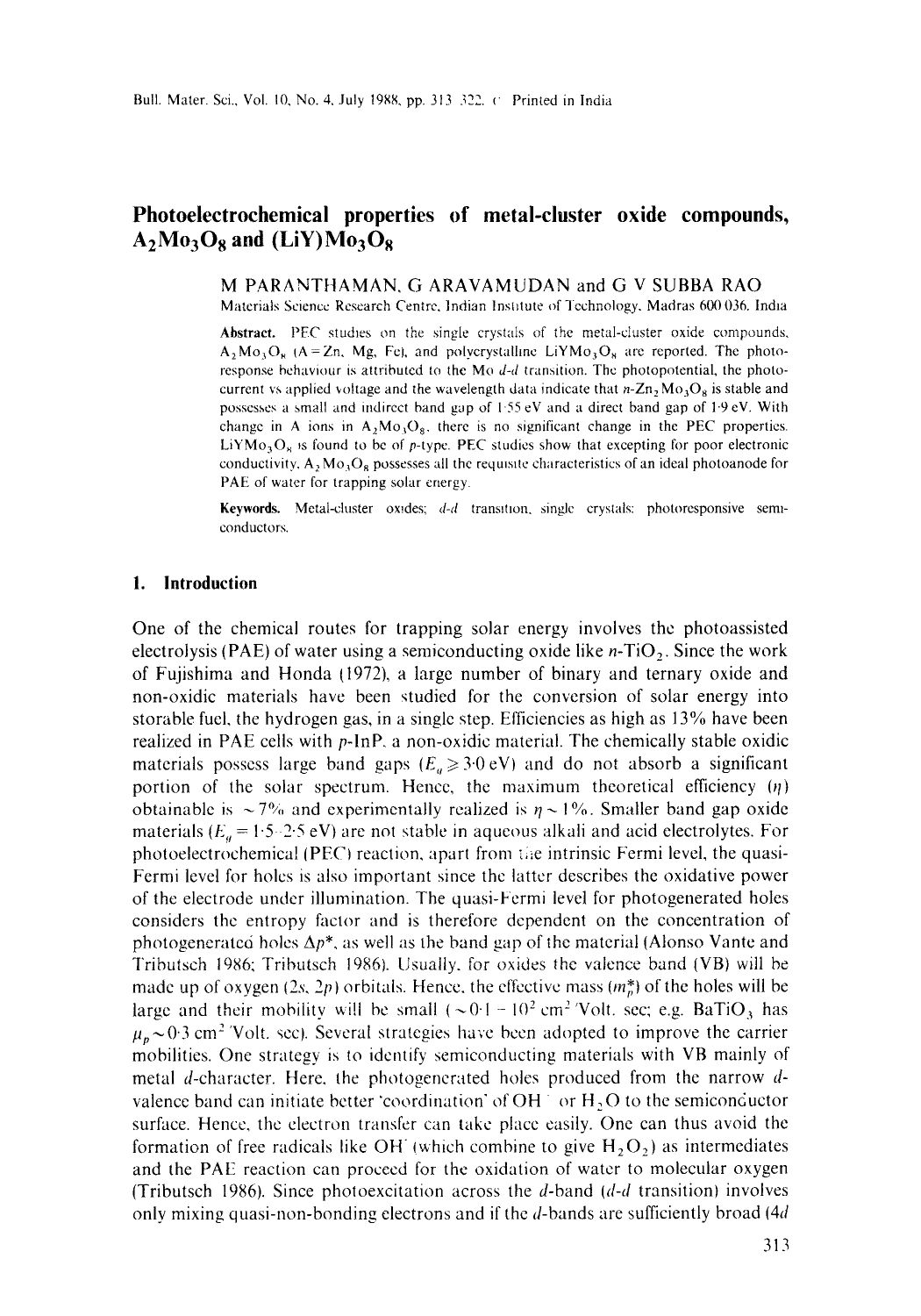or 5d bands rather than 3d-band materials), we can expect a higher hole mobility and thus larger  $\Delta p^*$  values. This strategy was first demonstrated for LuRhO<sub>3</sub> where Rh 4d filled- $t_{2a}$  levels form the VB and  $4d-e_a$  empty levels form the conduction band (CB). However, Jarrett *et al* (1980) employed LuRhO<sub>3</sub> as the cathode ( $p$ -LuRhO<sub>3</sub>) for hydrogen evolution; detailed studies have not been made on the  $n$ -LuRhO<sub>3</sub> anode.

 $MoS<sub>2</sub>$  and the related transition metal dichalcogenides with the layer-structure are other examples of d-band materials extensively studied both with respect to physicochemical (Subba Rao and Shafer 1979) and PEC properties (Alonso Vante and Tributsch 1986: Tributsch 1986). Compounds in which the metal atoms occur in pairs, triangular, tetra or octahedral clusters (cluster compounds) have unusual chemical and physical properties (Subba Rao and Geetha Balakrishnan 1984). Chemical bonding in the cluster compounds can range from covalent, metallic to ionic type. Tributsch and coworkers examined the PEC properties of Mo-cluster chalcogenide,  $Mo<sub>2</sub> Re<sub>4</sub> Se<sub>8</sub>$  and found good photocatalytic behaviour (Alonso Vante and Tributsch 1986; Tributsch 1986). We have recently examined the PEC behaviour of the metal cluster oxide compound,  $\mathbb{Z}_n$ ,  $\mathbb{M}_{\mathcal{O}_3}\mathbb{Q}_8$  and found encouraging results (Paranthaman *et* a/1986a; Subba Rao *et al* 1986). In the present paper, we report on the detailed PEC studies of the isostructural series of compounds,  $A_2Mo_3O_8$  $(A=Mg, Fe, Zn)$  and  $(LiY)Mo<sub>3</sub>O<sub>8</sub>$ .

#### **2.** Structure and physical properties of  $A_2M_0$ <sub>3</sub> $O_8$

 $\text{Zn}_2^{2+} \text{Mo}_3^{4+} \text{O}_8$  is one example where there are a large number of isostructural hexagonal phases containing  $Mo_{3}$ -triangular clusters and where Mo is in apparently 4+ oxidation state and is present in an octahedral environment of oxide ions (figure 1) (Goodenough 1982; Ansell and Katz 1966). Zinc occupies both tetrahedral and octahedral interstices.  $A_2Mo_3O_8$ ,  $A = Mg$ , Mn, Fe, Co, Ni and Cd, and LiLnMo<sub>3</sub>O<sub>8</sub>,  $Ln = Sm \rightarrow Lu$ , Y, Sc are the other examples (DeBenedittis and Katz 1965; Ansell and Katz 1966; McCarroll 1977; McCarroll *et al* 1983).

In the latter series, Li and Ln occupy tetra- and octahedral voids respectively. In  $A_2M_0$ <sub>3</sub>O<sub>8</sub>, the intracluster Mo-Mo distances ( $\sim$ 2.53 Å) are less than the Mo-Mo



Figure 1. Crystal structure of  $A_2Mo_3O_8$  showing the triangular Mo-clusters (after DeBenedittis and Katz 1965; Ansell and Katz 1966).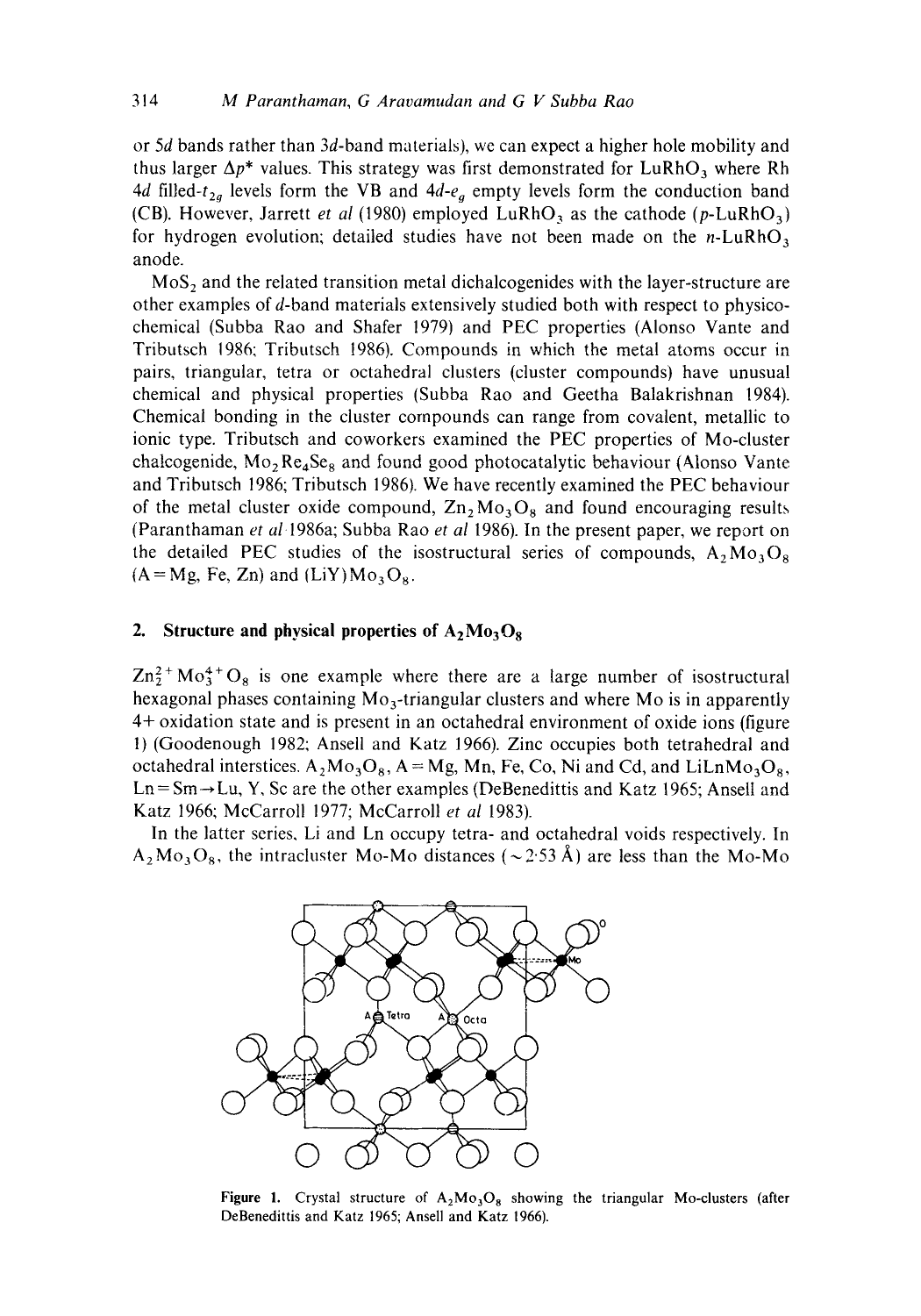distance in molybdenum metal ( $\sim$  2.7 Å) and the inter-cluster distances are  $\sim$  3.24 Å. Hence, there exists a strong metal-metal interaction leading to the formation of bands (rather than localized d-levels). The  $A_2Mo_3O_8$  compounds with  $A = Mg$ , Zn, Cd and LiY are diamagnetic semiconductors or insulators indicating that the Mo-4d electrons are not localized and are present in a band (Goodenough 1982). Paramagnetic behaviour is noted in  $A_2Mo_3O_8$  where  $A^{2+}=Mn$ , Fe, Co, Ni, the latter being paramagnetic ions (Goodenough 1982). The schematic band structure (one-electron energy band model diagram<sup>\*</sup>) for  $Zn_2Mo_3O_8$  shown in figure 2 can explain the observed diamagnetism and semiconductor behaviour. Optical band gaps of  $A_2Mo_3O_8$  have not been reported in the literature; however, we can expect  $E_a \sim 1.5-2.0$  eV in comparison with other Mo-cluster compounds (e.g.  $Mo_2 Re_4S_8$ , etc).

### **3. Experimental procedure**

# 3.1 *Crystal growth by CVT*

Single crystals of  $A_2Mo_3O_8$  (A=Zn, Mg and Fe) were grown by the fused salt electrolysis (FSE) and chemical vapour transport (CVT) techniques. For the CVT technique (Strobel *et al* 1982), starting molar ratios of corresponding metal oxides ZnO (99% pure; Loba), MgO (99.5% pure; Cerac, UK) or  $Fe<sub>2</sub>O<sub>3</sub>/Fe$  (JMC, UK; spec-pure) and MoO<sub>2</sub> (prepared by hydrogen reduction of MoO<sub>3</sub> at  $480^{\circ}$ C for 12 h) were mixed in the ratio of 1:1.6 along with  $TeCl<sub>4</sub>$  (transporting agent; 5 g/cc) and placed in an evacuated  $(10^{-5}$  torr) and sealed quartz tube (15 mm dia, 28 cm length). A three-zone furnace was used with temperature gradients 960-860-960°C and transport was carried out for 19 days. From the crystalline mass recovered after cooling and opening the quartz tube, shiny black crystals (cleaned by dil.  $HNO<sub>3</sub>$ ; up to a maximum of  $3 \times 3$  mm platelets) were obtained. The hexagonal phase of  $A_2Mo_3O_8$  was confirmed by powder X-ray diffraction (Philips Unit; Cu K<sub>a</sub> radiation; 35 kV; 20 mA). The lattice parameters (e.g.,  $Zn_2Mo_3O_8: a = 5.74$ ;  $c = 9.88~\text{\AA}$ ) obtained were in good agreement with literature data (McCarroll 1977; Strobel *et al* 1982; McCarroll *et al* 1983).

# 3.2 *Crystal growth by FSE*

In the FSE method (McCarroll 1977; McCarroll *et al* 1983) crystals were obtained by the electrolysis of melts prepared from mixtures of sodium molybdate; molybdenum

<sup>\*</sup>Construction of the band model diagram based on the Goodenough's (1982) approach is as follows: For oxygen, sp<sub>a</sub> hybrid orbitals and  $P_{\pi}$  orbitals are assumed. In an octahedral crystal field, the five-fold degenerate 4d orbitals are split into  $3t_{2a}$  and  $2e_a$  orbitals. The hybridized Mo-Metal  $d^2sp^3(e_a)$  orbitals will combine with the oxygen sp<sub>a</sub> and  $P_{\pi}$  orbitals to form the valence and conduction bands. The non-bonding  $t_{2a}$  orbitals will form the  $\pi^*$  band due to significant overlap of 4d-Mo orbitals. Also, a trigonal component to the octahedral crystal field (due to oxide ions) splits the  $\pi^*$  band into singly degenerate  $a_{1g}^*$  and doubly degenerate e~'band. Zinc metal effects a charge transfer to the Mo-4d band and its *4s, 4p* orbitals form an empty conduction band. Electron occupancy of each band (along with spin) is shown in brackets (figure 2). The total 70 electrons per formula unit (2Zn:4; 3Mo: 18; 80:48) occupy  $a_{1a}^{*}$  band making it the VB and the  $e^{**}_a$  and other high lying bands the conduction band. The  $E_a$ , the distance on the energy scale between  $a_{1a}^*$  and  $e_4^{**}$  bands is low ( ~ 1.5-2.0 eV) making the compound  $\Omega_{12}M_0$ <sub>3</sub>O<sub>8</sub> a d-band semiconductor.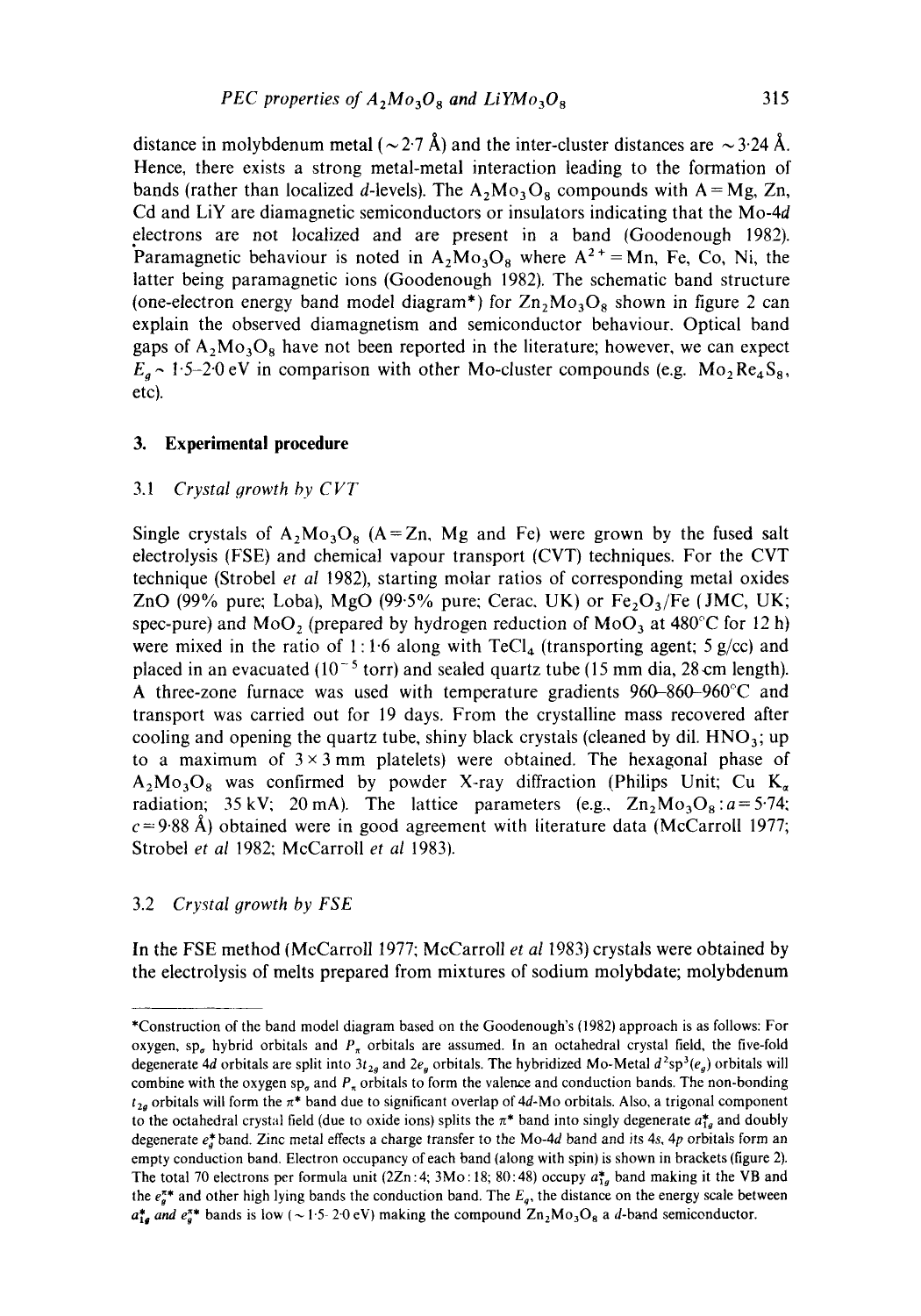

**Figure 2.** One-electron energy band diagram of  $\text{Zn}_2\text{Mo}_3\text{O}_8$  showing the disposition of the VB and CB.

trioxide and the corresponding metal oxides (molar ratio =  $1.0: 1.0: 1.5$ ) at 1050°C. The reactants were weighed and mixed thoroughly in an agate mortar and transferred to a 20 ml  $Al_2O_3$ -crucible which was kept inside a vertical Kanthalwound furnace. Two smooth platinum foil electrodes ( $\sim$  1 cm<sup>2</sup> area each) with 1.5 cm distance apart were inserted into the mixture. The alumina crucible was heated to 1050°C (over a period of 2 h) to allow the reactants to melt. The melt was then allowed to equilibrate for 1 h at 1050°C. A constant current of 200 mA and a cell potential of  $\sim$  1V from a power supply (Aplab, India) was passed initially for 15 minutes for the nucleation of growth to occur. Subsequently, the current was reduced at the rate of 20 mA to 40 mA over 30 min intervals. After one hour, the electrolysis was stopped and the electrodes were removed from the melt and allowed to cool rapidly to room temperature in air. The products obtained at the cathode were then removed by dipping the electrodes in dil. HC1. Single crystals of hexagonal plates upto  $4 \times 2$  mm size were obtained and confirmed by X-ray diffraction (McCarroll 1977; McCarroll *et al* 1983).

The detailed mechanism as to how the ternary oxide,  $A_2Mo_3O_8$  is formed at the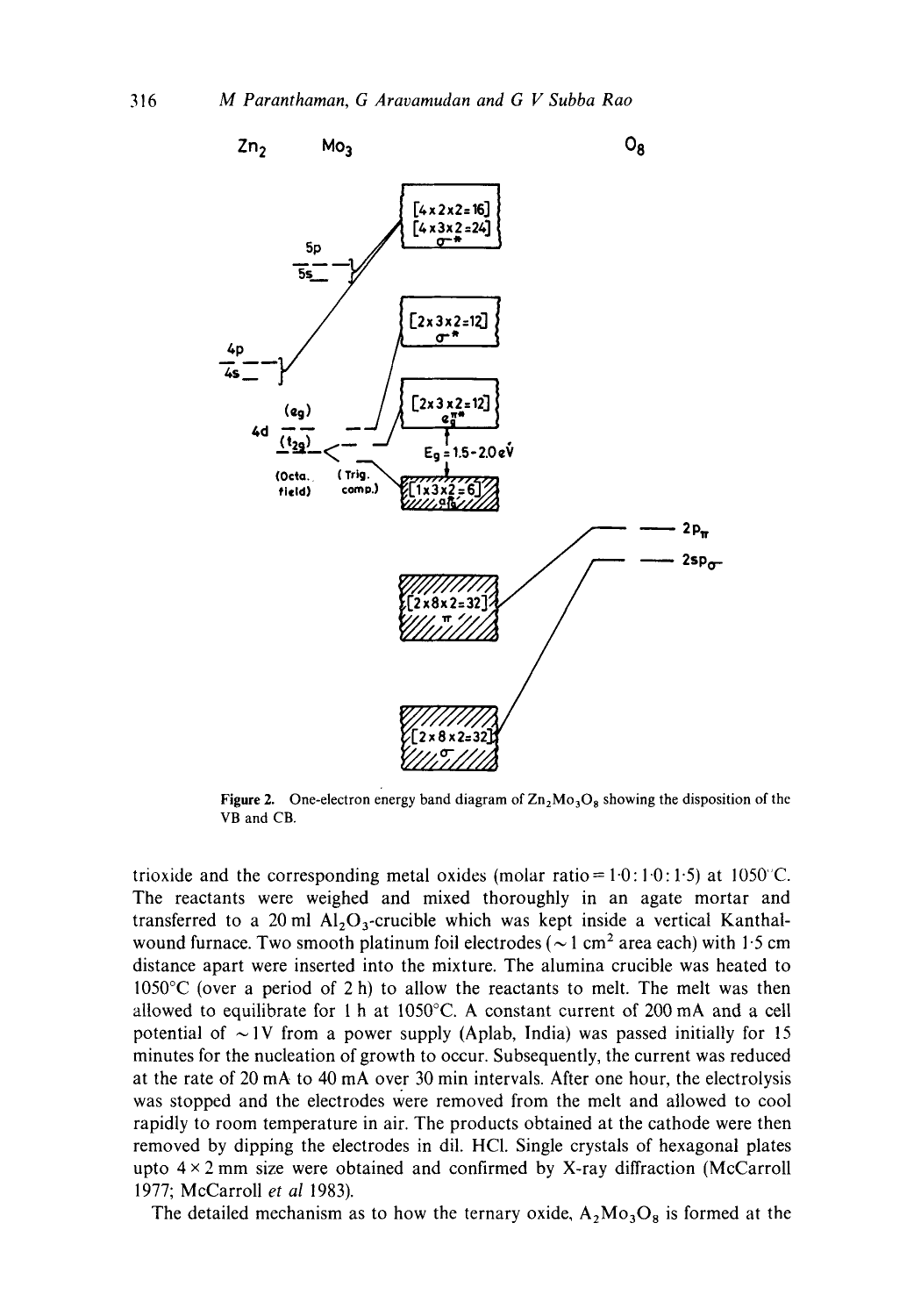cathode in the high temperature FSE is not known. The probable chemical reactions involved are:

Melt: Na<sub>2</sub>MoO<sub>4</sub> 
$$
\rightarrow
$$
 2Na<sup>+</sup> + MoO<sub>4</sub><sup>2-</sup> (ionization), (1)

At anode: 
$$
MoO_4^{2-} \rightarrow MoO_3 + 2e^- + \frac{1}{2}O_2
$$
 (oxidation), (2)

At cathode: 
$$
2Na^{+} + 2e^{-} \rightarrow 2Na
$$
 (reduction; high potential), (3)

$$
2Na + 2MoO3 \rightarrow Na2MoO4 + MoO2 (reduction;low or intermediate potential), \t(4)
$$

and

$$
2Zn^{2+} + 3MoO2 \rightarrow Zn2Mo3O8
$$
 (at cathode) \t(5)

The above reactions suggest that in the absence of Zn or when  $MoO<sub>3</sub>$  concentration is large,  $MoO<sub>2</sub>$  should be obtained, which is indeed observed experimentally during our runs as well as by others in the literature (McCarroll 1977; McCarroll *et a11983).* 

As-grown crystals had a high electrical resistance  $(R \sim 10^5 \text{ ohm})$ . To enhance conductivity, preliminary experiments like  $H_2$ - reduction and Ti-gettering (in evacuated and sealed quartz tubes) were tried but those experiments resulted in the decomposition of the compound. Addition of scandium oxide (2-5 mol%; to replace Zn in  $Zn_2Mo_3O_8$ ) during FSE resulted in some crystals possessing  $R \sim 10^3$  ohm. However, with higher concentrations of added  $Sc<sub>2</sub>O<sub>3</sub>$ , blue coloured compounds (scandium molybdenum bronzes:  $Sc<sub>x</sub>MoO<sub>3</sub>$ ) were obtained and the desired  $Zn_2Mo_3O_8$  was not formed.

Efforts to grow single crystals for  $LiYMo<sub>3</sub>O<sub>8</sub>$  by CVT and FSE methods were not successful. Polycrystalline (LiY) $Mo<sub>3</sub>O<sub>8</sub>$  was made by the solid state reaction of lithium molybdate ( $Li_2MoO_4$ ),  $Y_2O_3$  (99.99% pure; Indian Rare Earths), MoO<sub>3</sub> and Mo (JMC, spec-pure) in the stoichiometric proportions in an evacuated and sealed quartz tube at  $700^{\circ}$ C for 48 h. (DeBenedittis and Katz 1965). The compound was characterized by X-ray diffraction. Electrical studies showed it to be p-type with resistivity  $\sim 10^4$  ohm. cm. at 300 K.

#### 3.3 *PEC test set-up*

The  $A_2Mo_3O_8$ ,  $A = Zn$ , Mg, Fe crystals and LiYMo<sub>3</sub>O<sub>8</sub> were mounted and examined for their PEC behaviour. Aqua regia was used as the etchant solution. PEC studies were carried out in a 3-electrode configuration with a standard set-up described earlier (Paranthaman *et al* 1986b; Subba Rao *et al* 1984a). All the measured potentials are referenced to SCE.

# **4. Results and discussion**

# 4.1 *PEC studies on*  $Zn_2Mo_3O_8$

Detailed studies have been carried out for FSE and CVT crystals of  $\mathbb{Zn}_2\mathbb{M}\sigma_3\mathbb{O}_8$  of the PEC cell,  $\mathfrak{B}_n$ -Zn<sub>2</sub>Mo<sub>3</sub>O<sub>8</sub>/1 M NaOH (aq.) (pH = 13.3)/Pt  $\mathfrak{B}_n$ . Shifts in photopotential (negative sign indicating n-type behaviour of the anode) ranging from 400-500 mV for various crystals were noted. We also observed some dark potential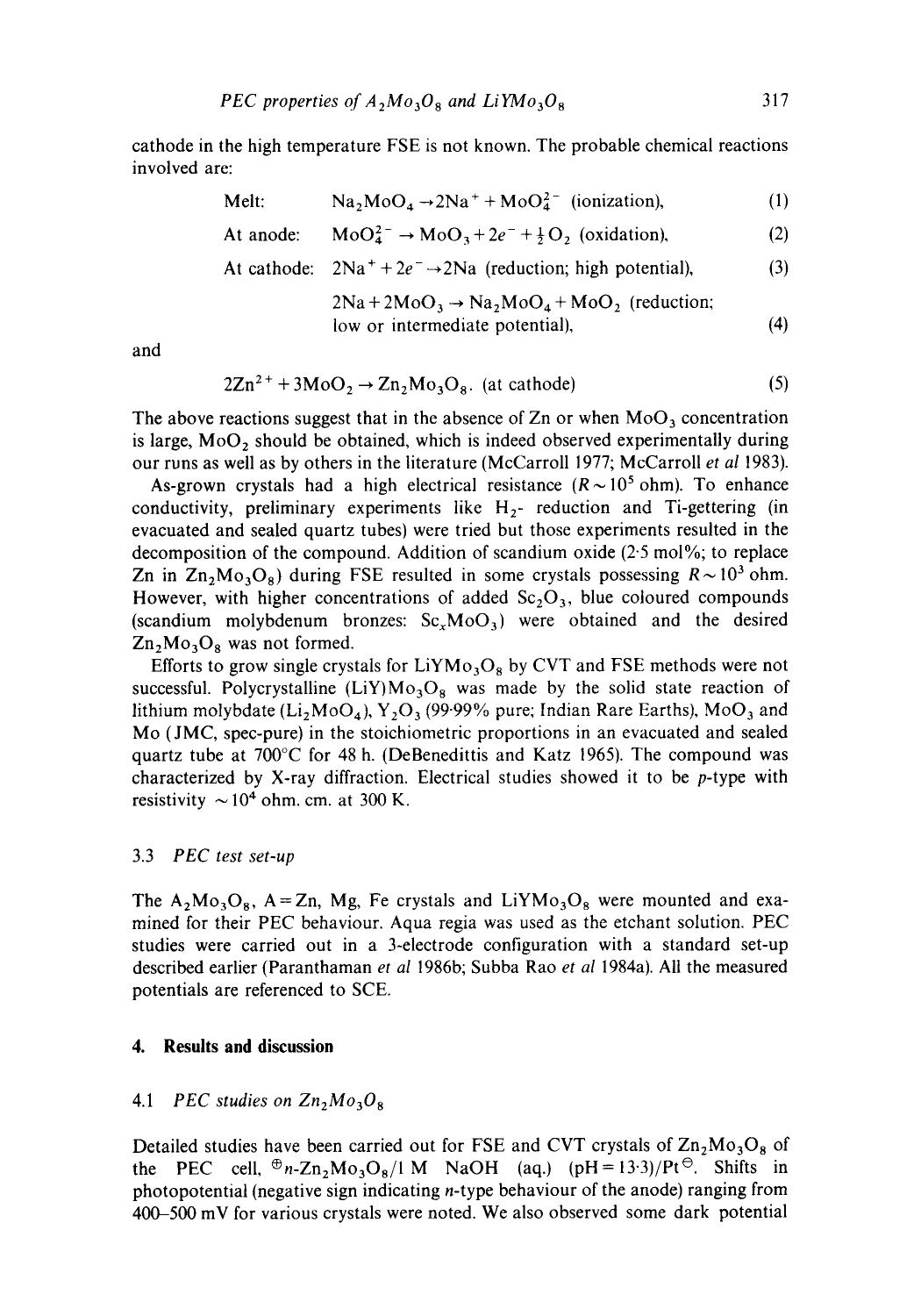$({\sim} -100 \text{ mV})$ . Crystals obtained by FSE performed better. As shown in figure 3, the shifts in photopotential and short circuit photocurrent ( $i_{\text{photo}}$ ) are very sharp and **remain constant, without degradation, under full-light illumination with the 1000 W Xe-lamp. The sharp drop to the base-line with light 'off' is also an excellent**  indication that  $\text{Zn}_2\text{Mo}_3\text{O}_8$  performs as a good photoanode. However, the  $i_{\text{photo}}$  values are small (0.14  $\text{mA/cm}^2$ ) because of their high resistance.

Potentiostatic I-V characteristics of  $n-Zn_2Mo_3O_8$  in dark and illumination are shown in figure 4. Negligible dark currents are noted upto  $-0.1$  V and increase **thereafter as the electrode is scanned towards anodic side. Significant photocurrents** 



**Figure 3.** Photoresponse behaviour (recorder trace) or  $n$ - $\text{Zn}_2\text{Mo}_3\text{O}_8$  under dark and illumination in 1 M NaOH solution (1000 W Xe-lamp; full intensity  $>1.5$  W/cm<sup>2</sup>; water filter): (a) shift in photopotential (vs. Pt), and (b) photocurrent at  $-0.2$  V vs SCE.



**Figure 4, Potentiostatic current-voltage curves for the oxide electrodes in** I M NaOH  $\text{solution (pH = 13-3)}$  with 1000 W Xe-lamp full intensity illumination; 1,1':  $\text{Zn}_2\text{Mo}_3\text{O}_8$ ; 2,2': MgzMo30 8. (1,2 dark *1',2"* **illuminated)**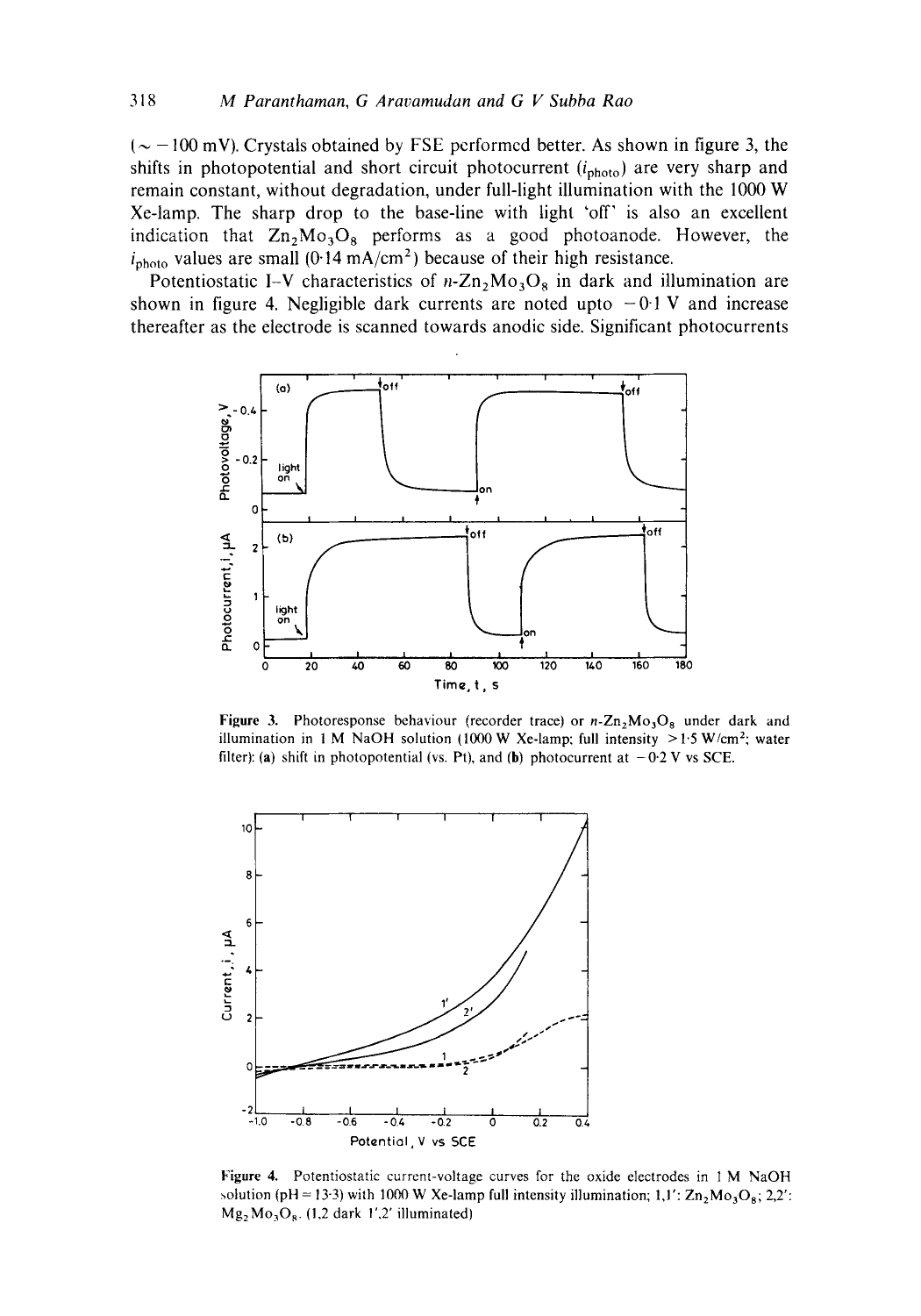are obtained in the range  $-0.2$  to  $+0.3$  V, but no saturation occurs at the higher anodic potentials. Photocurrent onset occurs at  $-0.83$  V at pH = 13.3, giving a rough value of  $V_{\text{fb}}$ . From the  $i_{\text{photo}}^2 - V$  plot at a wavelength of 640 nm in 1 M NaOH solution, a correct value of  $V_{\text{fb}}$  of  $-0.79$  V has been obtained (figure 5).  $V_{\text{fb}}$  shifts to more positive values with decrease in pH of the electrolyte solution by  $0.06$  V/pH unit. We have not been successful in obtaining reliable and reproducible capacitance data on  $Zn_2Mo_3O_8$ .

From the normalized photocurrent vs wavelength curves determined at  $-0.2$  V in 1 M NaOH, quantum efficiency  $[\Phi_e, \phi]$ , defined as  $(i_{\text{photo}}/eF_0)$ , where *e* is the electronic charge and  $F_0$ , the photon flux] obtained are low (0.3% at 500 nm) (figure 6). This is definitely due to the high resistance of the as-grown  $Zn_2Mo_3O_8$  crystals. The onset of photocurrent occurs at  $\lambda = 770 - 780$  nm, corresponding to an  $E_a$  of  $\sim 1.6$  V. The spectral response data of figure 6 are replotted as  $(\Phi_e h v)^{0.5}$  vs  $h v (eV)$  (Butler and Ginley 1980) to get a straight line plot to extrapolate to a value of  $1.55 \text{ eV}$  showing that  $\text{Zn}_2\text{Mo}_3\text{O}_8$  is an indirect band gap semiconductor (figure 7a). The ( $\Phi_e h v$ )<sup>2</sup> vs hv plot gives another (viz. direct) band gap at 1.9 cV for  $Zn_2Mo_3O_8$  (figure 7b).

We must point out that the existence of an indirect as well as direct band gap in a semiconductor should show up as an abrupt change in slope of the quantum efficiency vs wavelength curve. Besides, straight plots of  $(\Phi h v)^{0.5}$  *and*  $(\Phi h v)^2$  vs hv should be obtained in two different, but non-overlapping, spectral regions. Examples where both direct and indirect band gaps are encountered in the same material are: CdO (Benko and Koffyberg 1986);  $Sr_2Nb_2O_7$  and  $Ba_{0.5}Sr_{0.5}Nb_2O_6$  (Hormadaly *et al 1980*). However, in the present case of  $\text{Zn}_2\text{Mo}_3\text{O}_8$  and  $\text{Mg}_2\text{Mo}_3\text{O}_8$ , abrupt changes in slope have not been encountered as can be seen from figure 6. Possibly, the observed behaviour seen in figure 6 may indicate defect-related sub-band gap states extending from the band edges into the band gap as illustrated by the work of Butler *et al* (1981) and Salvador *et al* (1984) although the nature and origin of these states may differ for the present compounds. Since many d-band semiconductors exhibit predominantly indirect band gaps (e.g.  $MoS<sub>2</sub>$ ,  $Mo<sub>2</sub>Re<sub>4</sub>Se<sub>8</sub>$ ), we may also expect  $\text{Zn}_2\text{Mo}_3\text{O}_8$  to exhibit an indirect gap rather than direct band gap.



Figure 5.  $i_{\text{photo}}^2$  vs V plot for  $\text{Zn}_2\text{Mo}_3\text{O}_8$  in 1 M NaOH solution. Data taken at a wavelength of 640 nm using filter. The data points are LSQ fitted to extrapolate to  $V_{\text{fb}}$ .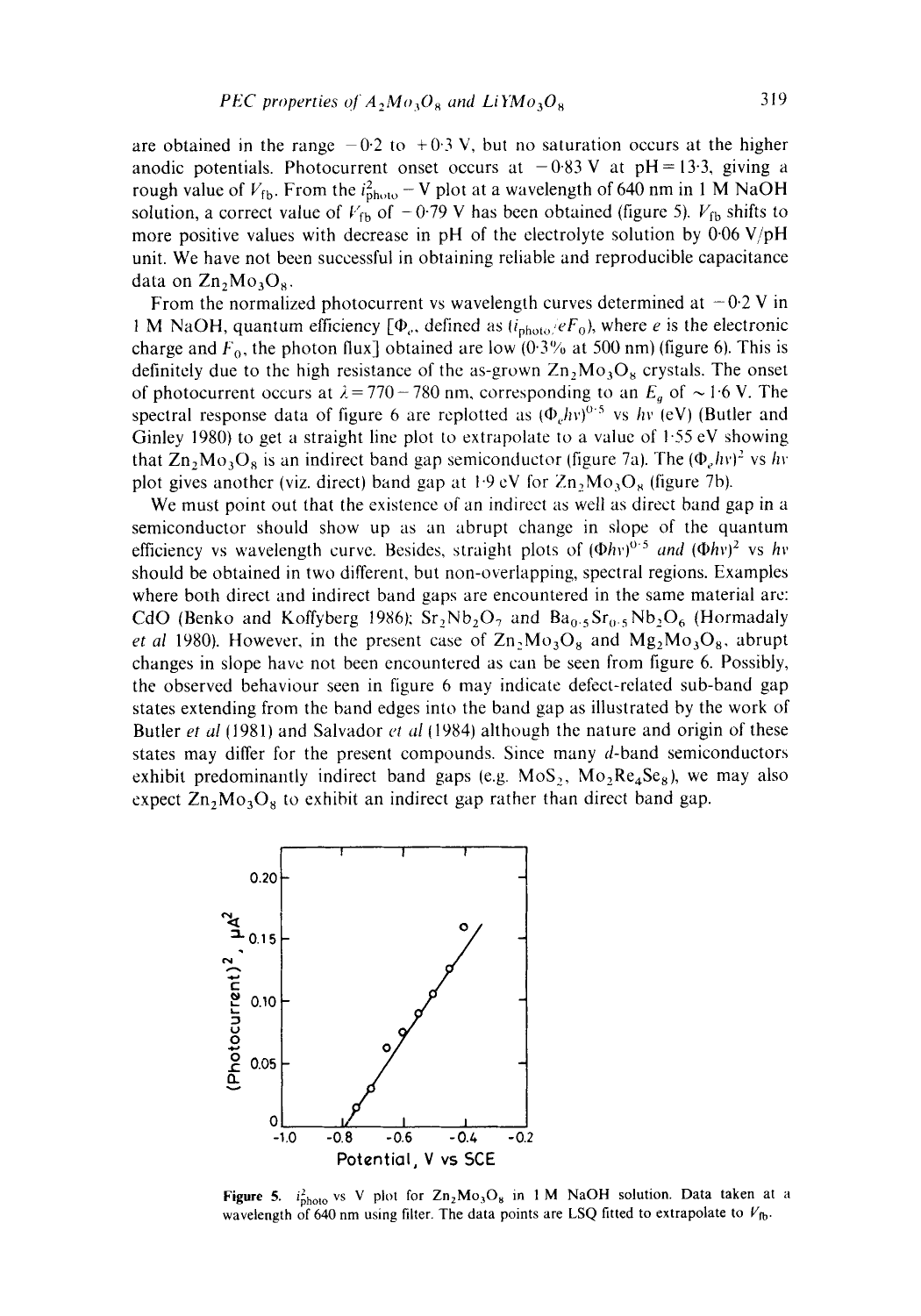

**Figure 6. Quantum efficiency vs wavelength for the oxide electrodes in** 1 M **NaOH at**  -0.2 V vs SCE. **The data points are taken using filters.** 



**Figure 7.** Determination of (a) indirect band gap from  $(\Phi_h v)^{0.5}$  vs *hv* plot and (b) direct band gap from  $(\Phi_e h v)^2$  vs *hv* plot for the oxide electrodes. The data points are LSQ fitted for **extrapolation.** 

Long-term stability experiments have shown that  $\text{Zn}_2\text{Mo}_3\text{O}_8$  is stable for atleast **6 h in 1 M NaOH and in neutral solutions under illumination (figure 8). Due to the**  smaller photocurrents  $(0.2 \text{ mA/cm}^2)$ , we have not been able to observe oxygen evolution at the electrode. With scandium-doped  $\text{Zn}_2\text{Mo}_3\text{O}_8$  FSE crystals, there is **no improvement in the PEC performance because their resistance is still in the higher order as mentioned above. In addition to 1 M NaOH electrolyte solution,**  preliminary experiments were carried out in  $I_2/I_n^-$  and  $Fe(CN_6^{4-j_3-}$  electrolytes with the  $n - Zn<sub>2</sub>Mo<sub>3</sub>O<sub>8</sub>$  photoanode. The photoresponse was sluggish and we could not get **reliable data. This is probably due to the poor electrical conductivity of these samples.**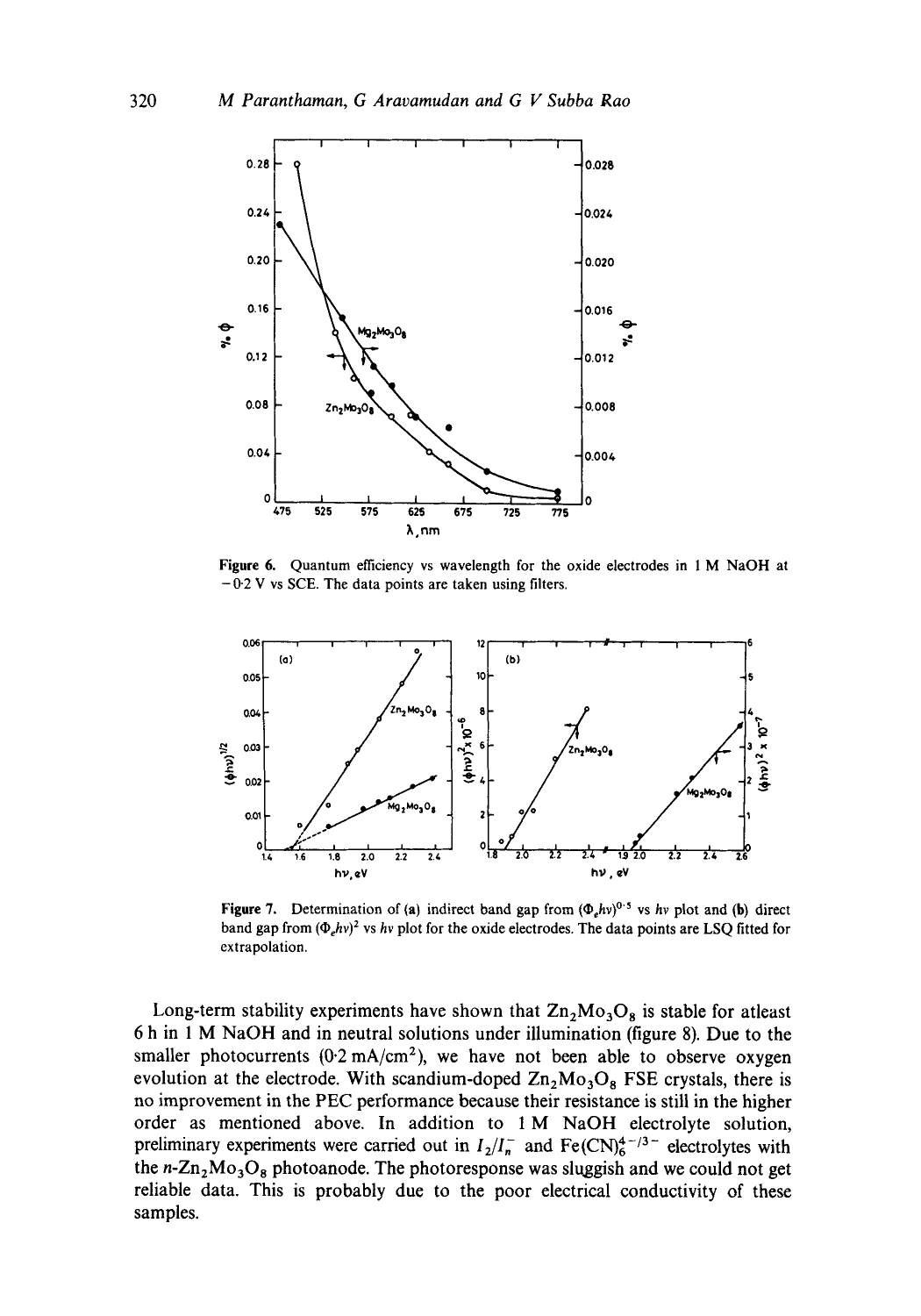

**Figure 8.** Photocurrent density vs time plot for  $\text{ZnMo}_3\text{O}_8$  in 1 M NaOH at  $-0.2$  V vs SCE under 1000 W Xe-lamp illumination.

### 4.2 *PEC studies on Mg*<sub>2</sub> $Mo<sub>3</sub>O<sub>8</sub>$ *, Fe*<sub>2</sub> $Mo<sub>3</sub>O<sub>8</sub>$  and (LiY) $Mo<sub>3</sub>O<sub>8</sub>$

 $Mg_2Mo_3O_8$  and  $Fe_2Mo_3O_8$  also exhibit excellent photo-response behaviour similar to  $\rm Zn_2Mo_3O_8$ . The maximum  $V_{OC}$  values of 250 and 180 mV (vs Pt) have been observed in 1 M NaOH. The shifts are towards greater negative potentials typical of n-type semiconductors. We also have observed significant dark potentials  $(-100 \text{ mV})$  similar to  $\text{Zn}_2\text{Mo}_3\text{O}_8$ . Potentiostatic I-V curve for  $\text{Mg}_2\text{Mo}_3\text{O}_8$  is shown in figure 4. As in  $Zn_2Mo_3O_8$ , dark currents are smaller upto  $-0.2$  V and increase thereafter in the anodic region. The increased dark current could be due to the Mo<sup>4+</sup> present in A<sub>2</sub>Mo<sub>3</sub>O<sub>8</sub> getting oxidized to Mo<sup>6+</sup>. Cyclic voltammograms in the dark in highly alkaline medium in fact showed anodic oxidation peak above  $+0.2$  V in many A<sub>2</sub>M<sub>03</sub>O<sub>8</sub> crystals and a reversible reduction peak near  $+0.0$  V. However, detailed studies have not been made. Significant photocurrents are obtained in the range  $-0.3$  to  $+0.1$  V but no saturation occurred in  $Mg_2Mo_3O_8$ . Photocurrent onset occurs at  $-0.83$  V ( $\approx V_{\text{fb}}$ ). Similar I-V behaviour is observed with Fe<sub>2</sub>Mo<sub>3</sub>O<sub>8</sub> but the photocurrent onset occurred at  $-0.6$  V.

From the normalized photocurrent vs wavelength relation, determined at  $-0.2$  V in 1 M NaOH, a very low quantum efficiency of  $0.015\%$  at 500 nm has been found for  $Mg_2Mo_3O_8$  (figure 6). The  $(\Phi_e hv)^{0.5}$  vs  $hv(eV)$  curve shows that  $Mg_2Mo_3O_8$  is an indirect band gap semiconductor with  $E<sub>g</sub> = 1.50$  eV (figure 7a). However, the comments earlier made regarding  $\text{Zn}_2 \text{Mo}_3 \text{O}_8$  apply equally well to  $\text{Mg}_2 \text{Mo}_3 \text{O}_8$ .

Thus, PEC studies of the isostructural series of the metal-cluster oxide compounds of the  $A_2M_0$ <sub>3</sub>O<sub>8</sub> show that there is no significant change in the band gap position and PEC properties with change in A ions  $(A = Zn, Mg, Fe, etc.)$ . Preliminary studies on  $(LiY)Mo<sub>3</sub>O<sub>8</sub>$  show p-type behaviour (shift in photopotential towards greater positive direction) with a  $V_{\text{oc}}$  of  $\sim$ 90 mV in 1 M NaOH solution. Since it behaves like a photocathode, further experiments have not been pursued.

## **5. Conclusions**

Metal-cluster oxide compounds of the series  $A_2Mo_3O_8$  (A = Zn, Mg, Fe, etc) perform